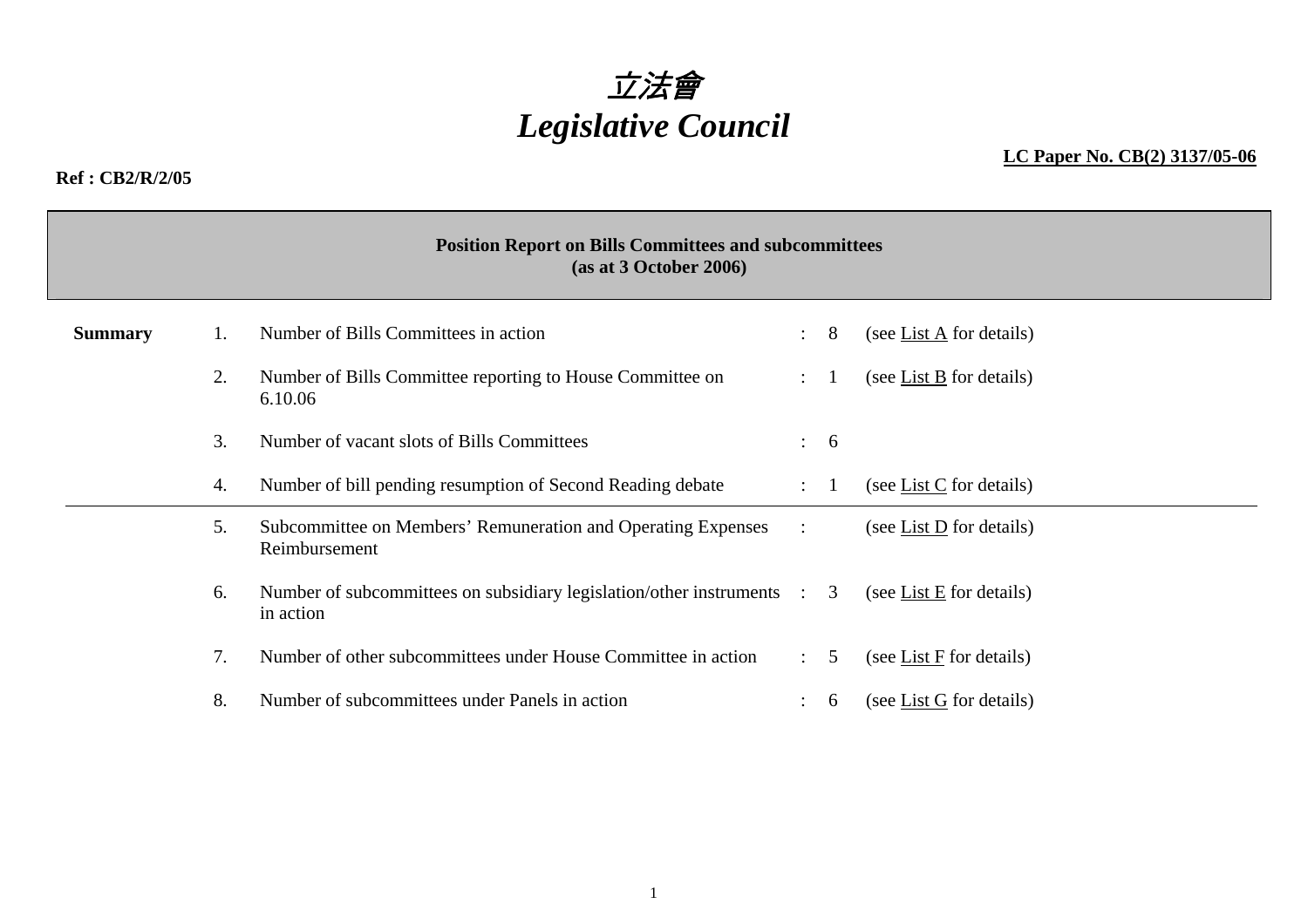|                                                                                                                                                                             |                                                                              | <b>List A : Bills Committees in action</b>                                                                |                                                                                                                                                                                                                                                                                                                                  |                                                                             |                                                                      |                                                                                                                                                                 |
|-----------------------------------------------------------------------------------------------------------------------------------------------------------------------------|------------------------------------------------------------------------------|-----------------------------------------------------------------------------------------------------------|----------------------------------------------------------------------------------------------------------------------------------------------------------------------------------------------------------------------------------------------------------------------------------------------------------------------------------|-----------------------------------------------------------------------------|----------------------------------------------------------------------|-----------------------------------------------------------------------------------------------------------------------------------------------------------------|
| Name of Bills Committee<br>Clerk<br><b>Bills Committee on</b><br>1.<br><b>Building Management</b><br>(Amendment) Bill 2005<br>- Miss Flora TAI<br>CCS(2)2<br>Tel: 2869 9252 | Date of<br>introduction<br>of Bill into<br>Legislative<br>Council<br>27.4.05 | Date of formation of Bills<br>Committee<br>Chairman/Deputy<br>Chairman<br>29.4.05<br>Hon James TO Kun-sun | Date and<br>number of<br>meetings<br>held<br>35<br>17.5.05<br>2.6.05<br>14.6.05<br>23.6.05<br>25.6.05<br>(2 sessions)<br>30.6.05<br>(2 sessions)<br>12.7.05<br>4.10.05<br>10.10.05<br>10.11.05<br>17.11.05<br>15.12.05<br>4.1.06<br>10.1.06<br>26.1.06<br>9.2.06<br>21.2.06<br>9.3.06<br>23.3.06<br>6.4.06<br>20.4.06<br>27.4.06 | Date to<br>report to<br>House<br>Committee<br>7.10.05<br>(Verbal<br>report) | Expected<br>date for<br>resumption<br>of Second<br>Reading<br>debate | Remarks<br>Next meeting to be held on 5.10.06 to<br>continue discussion with the<br>Administration. Weekly meetings have<br>been scheduled until November 2006. |
|                                                                                                                                                                             |                                                                              |                                                                                                           |                                                                                                                                                                                                                                                                                                                                  |                                                                             |                                                                      |                                                                                                                                                                 |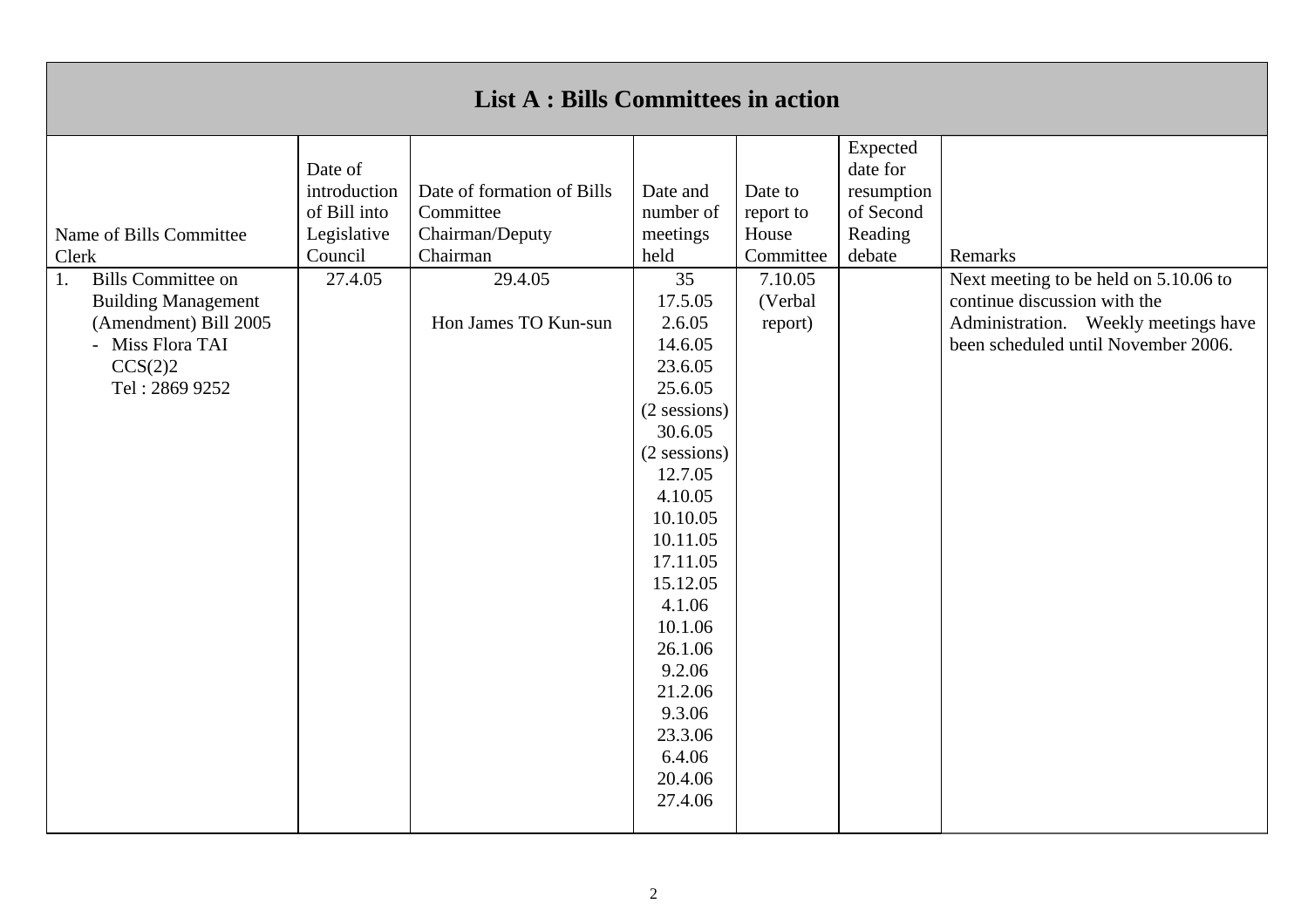| Name of Bills Committee<br>Clerk<br><b>Bills Committee on</b><br>1.<br><b>Building Management</b><br>(Amendment) Bill 2005<br>- Miss Flora TAI<br>CCS(2)2<br>Tel: 2869 9252<br>(Continued from previous<br>page) | Date of<br>introduction<br>of Bill into<br>Legislative<br>Council | Date of formation of Bills<br>Committee<br>Chairman/Deputy<br>Chairman | Date and<br>number of<br>meetings<br>held<br>2.5.06<br>11.5.06<br>18.5.06<br>25.5.06<br>30.5.06<br>6.6.06<br>13.6.06<br>20.6.06<br>27.6.06<br>18.7.06 | Date to<br>report to<br>House<br>Committee | Expected<br>date for<br>resumption<br>of Second<br>Reading<br>debate | Remarks                                                                |
|------------------------------------------------------------------------------------------------------------------------------------------------------------------------------------------------------------------|-------------------------------------------------------------------|------------------------------------------------------------------------|-------------------------------------------------------------------------------------------------------------------------------------------------------|--------------------------------------------|----------------------------------------------------------------------|------------------------------------------------------------------------|
|                                                                                                                                                                                                                  |                                                                   |                                                                        | 19.7.06<br>21.9.06<br>28.9.06                                                                                                                         |                                            |                                                                      |                                                                        |
| <b>Bills Committee on</b><br>2.<br>Accreditation of<br>Academic and Vocational<br><b>Qualifications Bill</b><br>- Mrs Sharon TONG<br>CCS(2)1<br>Tel: 2869 9254                                                   | 6.7.05                                                            | 8.7.05<br>Hon TAM Yiu-chung,<br>GBS, JP                                | 10<br>22.7.05<br>10.10.05<br>11.11.05<br>18.11.05<br>(2 sessions)<br>12.12.05<br>12.1.06<br>21.2.06<br>17.3.06<br>7.4.06<br>16.5.06                   | 14.10.05<br>(Verbal<br>report)             |                                                                      | Next meeting to be held on 9.10.06 to<br>meet with the Administration. |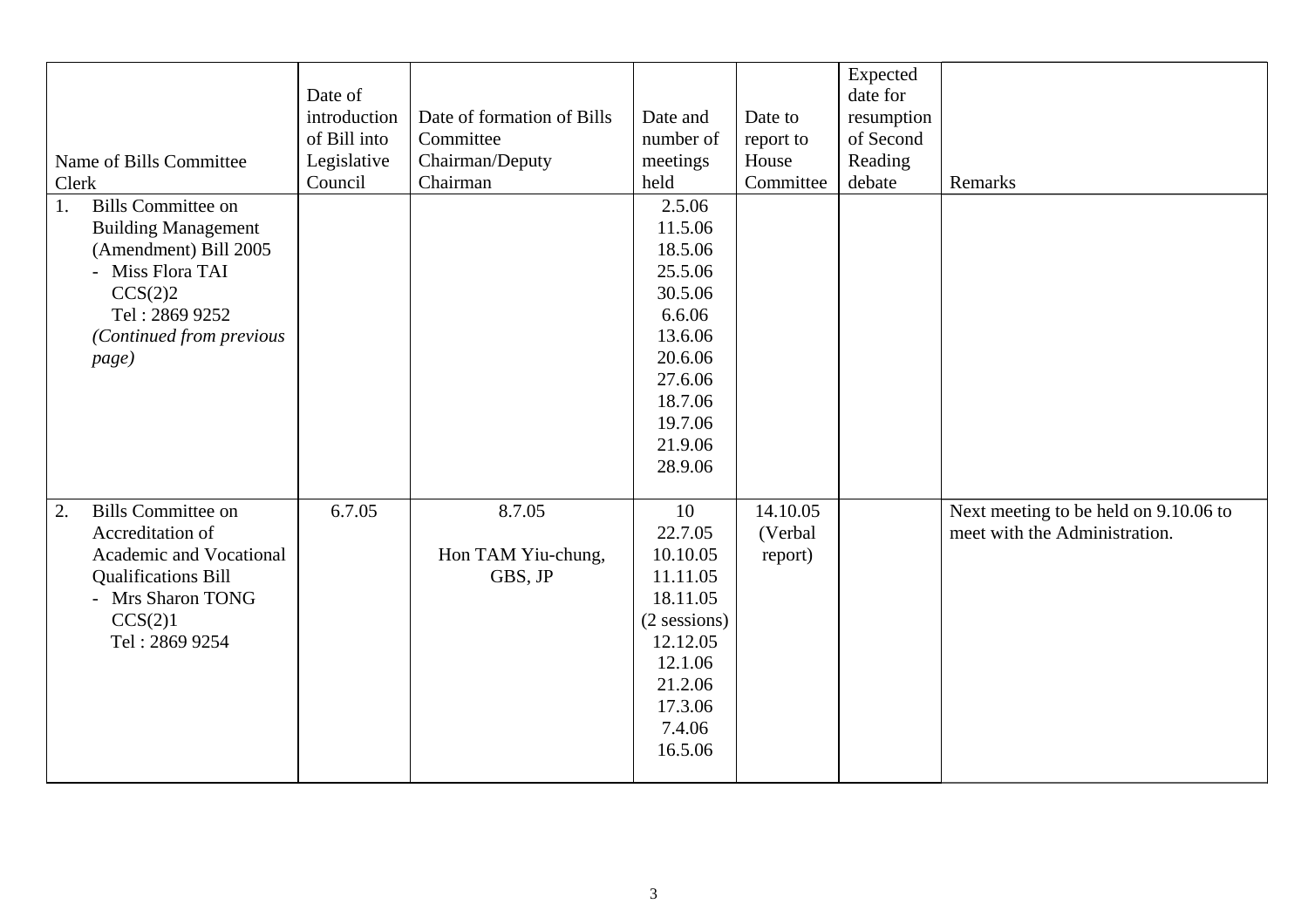| Name of Bills Committee<br>Clerk<br><b>Bills Committee on</b><br>3.<br>Copyright (Amendment)<br><b>Bill 2006</b><br>- Miss Polly YEUNG<br>CCS(1)3<br>Tel: 2869 9246 | Date of<br>introduction<br>of Bill into<br>Legislative<br>Council<br>29.3.06 | Date of formation of Bills<br>Committee<br>Chairman/Deputy<br>Chairman<br>31.3.06<br>Hon SIN Chung-kai, JP | Date and<br>number of<br>meetings<br>held<br>10<br>7.4.06<br>25.4.06<br>8.5.06<br>$(2$ sessions)<br>12.5.06<br>23.5.06<br>8.6.06<br>19.6.06<br>6.7.06<br>19.7.06<br>21.9.06 | Date to<br>report to<br>House<br>Committee<br>7.7.06<br>(Verbal<br>report) | Expected<br>date for<br>resumption<br>of Second<br>Reading<br>debate | Remarks<br>Next meeting to be held on 4.10.06 to<br>meet with the Administration.                                                                                                |
|---------------------------------------------------------------------------------------------------------------------------------------------------------------------|------------------------------------------------------------------------------|------------------------------------------------------------------------------------------------------------|-----------------------------------------------------------------------------------------------------------------------------------------------------------------------------|----------------------------------------------------------------------------|----------------------------------------------------------------------|----------------------------------------------------------------------------------------------------------------------------------------------------------------------------------|
| <b>Bills Committee on</b><br>4.<br>Safety of United Nations<br>and Associated Personnel<br>Bill<br>- Mrs Percy MA<br>CCS(2)3<br>Tel: 2869 9253                      | 17.5.06                                                                      | 19.5.06<br>Hon Margaret NG                                                                                 | $\overline{2}$<br>1.6.06<br>31.7.06                                                                                                                                         |                                                                            |                                                                      | The Bills Committee has held two<br>meetings since 1.6.06, and considers it<br>necessary to work beyond three months<br>since its commencement. Next meeting<br>to be scheduled. |
| <b>Bills Committee on</b><br>5.<br><b>Hazardous Chemicals</b><br>Control Bill<br>- Miss Becky YU<br>CCS(1)1<br>Tel: 2869 9213                                       | 24.5.06                                                                      | 26.5.06<br>Hon CHOY So-yuk, JP                                                                             | $\mathbf{1}$<br>28.6.06                                                                                                                                                     |                                                                            |                                                                      | The Bills Committee has held one<br>meeting since 28.6.06, and considers it<br>necessary to work beyond three months<br>since its commencement. Next meeting<br>to be scheduled. |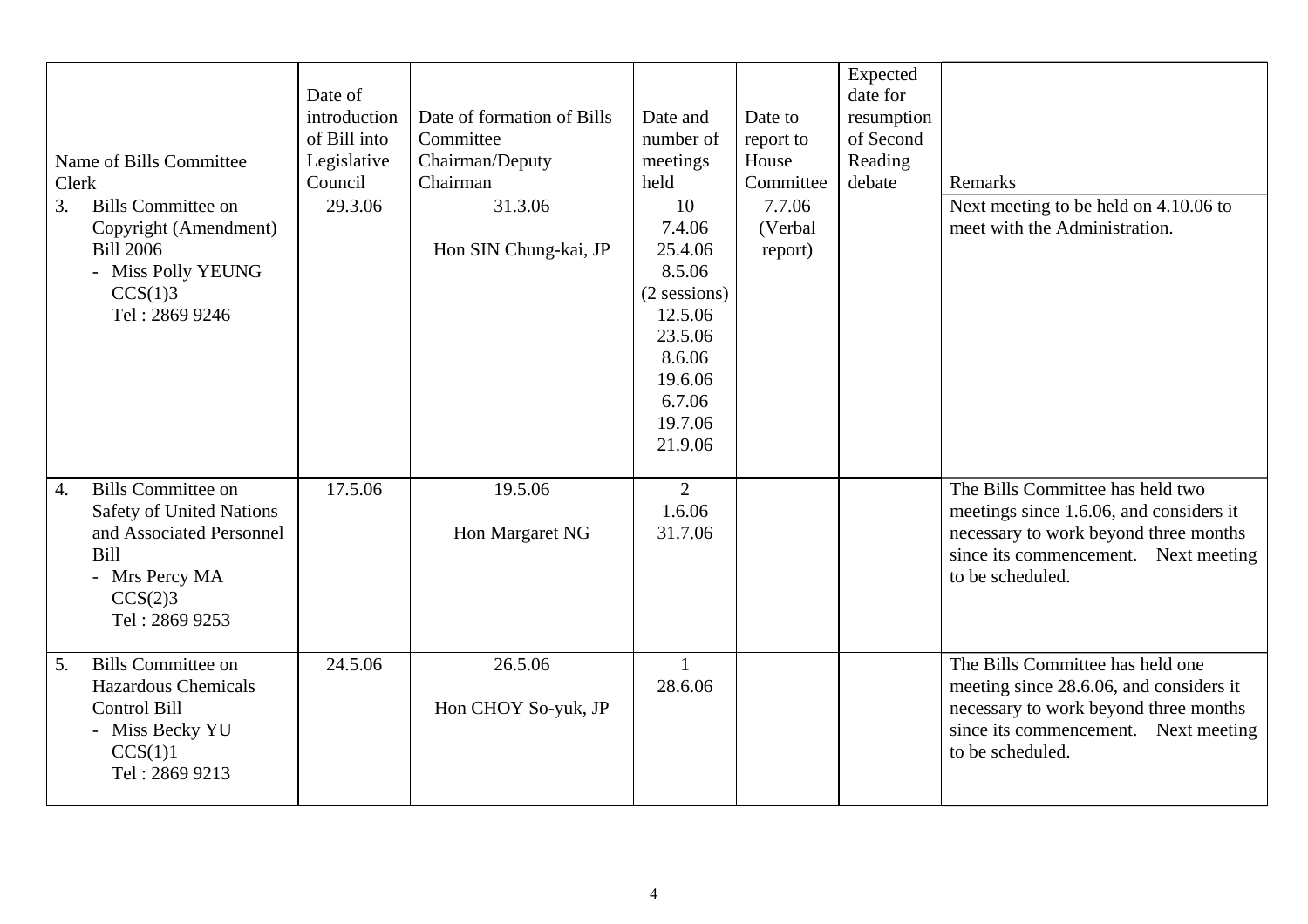| Clerk | Name of Bills Committee                                                                                                                              | Date of<br>introduction<br>of Bill into<br>Legislative<br>Council | Date of formation of Bills<br>Committee<br>Chairman/Deputy<br>Chairman | Date and<br>number of<br>meetings<br>held | Date to<br>report to<br>House<br>Committee | Expected<br>date for<br>resumption<br>of Second<br>Reading<br>debate | Remarks                                                                                    |
|-------|------------------------------------------------------------------------------------------------------------------------------------------------------|-------------------------------------------------------------------|------------------------------------------------------------------------|-------------------------------------------|--------------------------------------------|----------------------------------------------------------------------|--------------------------------------------------------------------------------------------|
| 6.    | <b>Bills Committee on Rail</b><br>Merger Bill<br>- Mr Andy LAU<br>CCS(1)2<br>Tel: 2869 9577                                                          | 5.7.06                                                            | 7.7.06<br>Hon Miriam LAU Kin-yee,<br>GBS, JP                           | $\overline{2}$<br>27.7.06<br>20.9.06      |                                            |                                                                      | Next meeting to be held on 5.10.06 to<br>meet with the Administration.                     |
| 7.    | <b>Bills Committee on</b><br>Prevention of Cruelty to<br>Animals (Amendment)<br><b>Bill 2006</b><br>- Miss Odelia LEUNG<br>CCS(2)6<br>Tel: 2509 0640 | 5.7.06                                                            | 7.7.06<br>Hon James TIEN Pei-chun,<br>GBS, JP                          | 2<br>21.7.06<br>26.9.06                   |                                            |                                                                      | Next meeting to be held on 10.10.06 to<br>meet with the Administration.                    |
| 8.    | <b>Bills Committee on</b><br><b>Unsolicited Electronic</b><br>Messages Bill<br>- Ms Anita SIT<br>CCS(1)4<br>Tel: 2525 3331                           | 12.7.06                                                           | 21.7.06<br>Hon Howard YOUNG,<br>SBS, JP                                | $\overline{2}$<br>2.8.06<br>27.9.06       |                                            |                                                                      | Next meeting to be held on 10.10.06 to<br>meet with deputations and the<br>Administration. |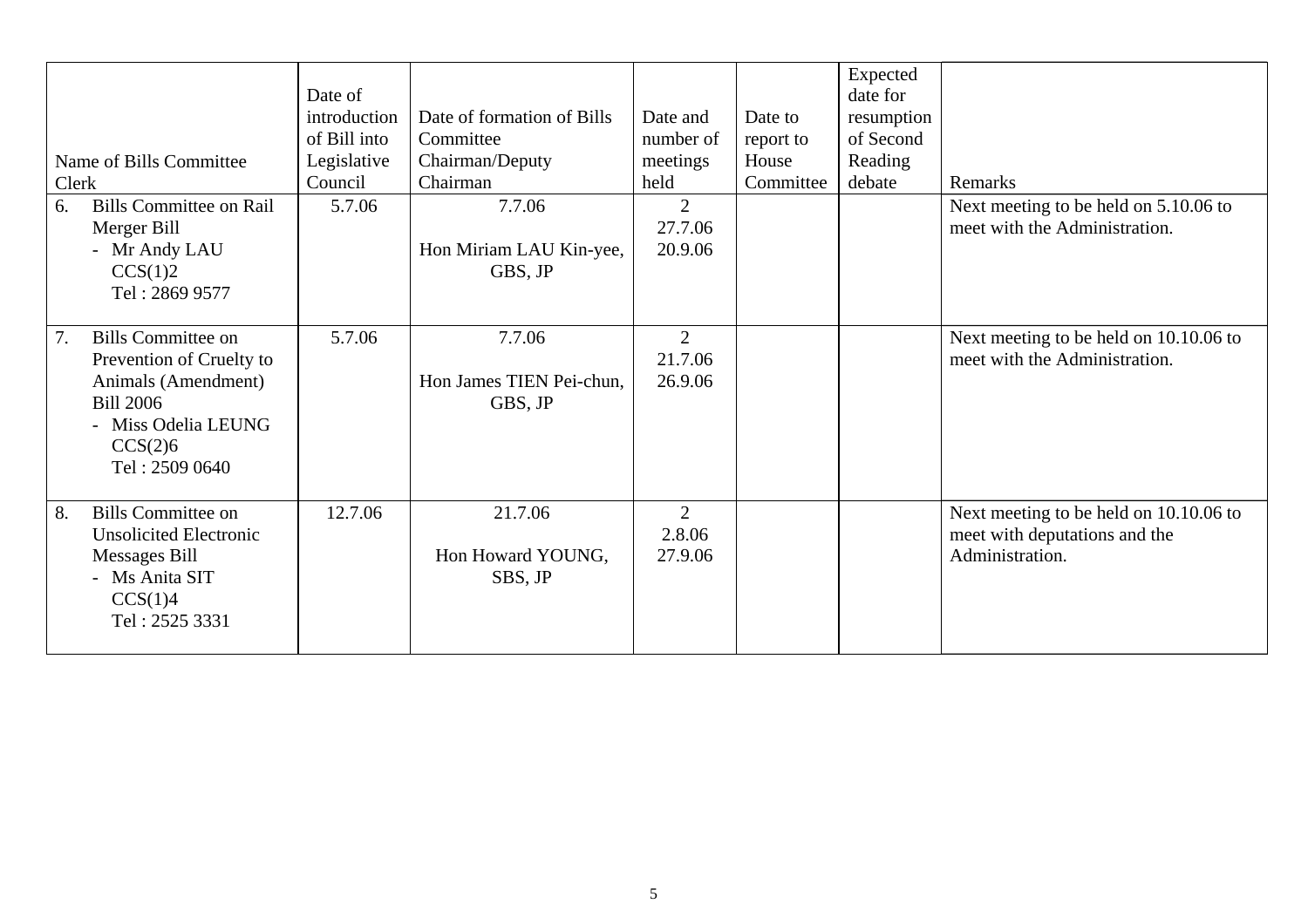|                                            |             | List B : Bills Committee reporting to House Committee on 6.10.06 |                |            |          |                                     |
|--------------------------------------------|-------------|------------------------------------------------------------------|----------------|------------|----------|-------------------------------------|
|                                            |             |                                                                  |                |            | Expected |                                     |
|                                            | Date of     |                                                                  |                |            | date for |                                     |
| introduction<br>Date of formation of Bills |             | Date and                                                         | Date to        | resumption |          |                                     |
| of Bill into<br>Committee                  |             | number of                                                        | report to      | of Second  |          |                                     |
| Name of Bills Committee                    | Legislative | Chairman/Deputy                                                  | meetings       | House      | Reading  |                                     |
| Clerk                                      | Council     | Chairman                                                         | held           | Committee  | debate   | Remarks                             |
| <b>Bills Committee on</b><br>1.            | 11.5.05     | 13.5.05                                                          | 55             | 7.10.05    | 18.10.06 | Reporting to the House Committee on |
| Smoking (Public Health)                    |             |                                                                  | 10.6.05        | (Verbal    |          | 6.10.06.                            |
| (Amendment) Bill 2005                      |             | <b>Hon Andrew CHENG</b>                                          | 4.7.05         | report)    |          |                                     |
| - Ms Doris CHAN                            |             | Kar-foo                                                          | 21.7.05        | 23.6.06    |          |                                     |
| CCS(2)4                                    |             | (Chairman)                                                       | 3.10.05        | (Verbal    |          |                                     |
| Tel: 2869 9255                             |             |                                                                  | 6.10.05        | report)    |          |                                     |
|                                            |             | Hon Albert CHAN Wai-                                             | (4 sessions)   | 30.6.06    |          |                                     |
|                                            |             | yip                                                              | 24.10.05       | (Interim   |          |                                     |
|                                            |             | (Deputy Chairman)                                                | (3 sessions)   | report)    |          |                                     |
|                                            |             |                                                                  | 31.10.05       |            |          |                                     |
|                                            |             |                                                                  | 24.11.05       |            |          |                                     |
|                                            |             |                                                                  | 9.12.05        |            |          |                                     |
|                                            |             |                                                                  | 19.12.05       |            |          |                                     |
|                                            |             |                                                                  | 4.1.06         |            |          |                                     |
|                                            |             |                                                                  | 20.1.06        |            |          |                                     |
|                                            |             |                                                                  | 24.1.06        |            |          |                                     |
|                                            |             |                                                                  | 7.2.06         |            |          |                                     |
|                                            |             |                                                                  | $(2$ sessions) |            |          |                                     |
|                                            |             |                                                                  | 10.2.06        |            |          |                                     |
|                                            |             |                                                                  | 14.2.06        |            |          |                                     |
|                                            |             |                                                                  | 17.2.06        |            |          |                                     |
|                                            |             |                                                                  | 20.2.06        |            |          |                                     |
|                                            |             |                                                                  | 22.2.06        |            |          |                                     |
|                                            |             |                                                                  | 27.2.06        |            |          |                                     |
|                                            |             |                                                                  | 2.3.06         |            |          |                                     |
|                                            |             |                                                                  | (2 sessions)   |            |          |                                     |
|                                            |             |                                                                  |                |            |          |                                     |

## **List B : Bills Committee reporting to House Committee on 6.10.06**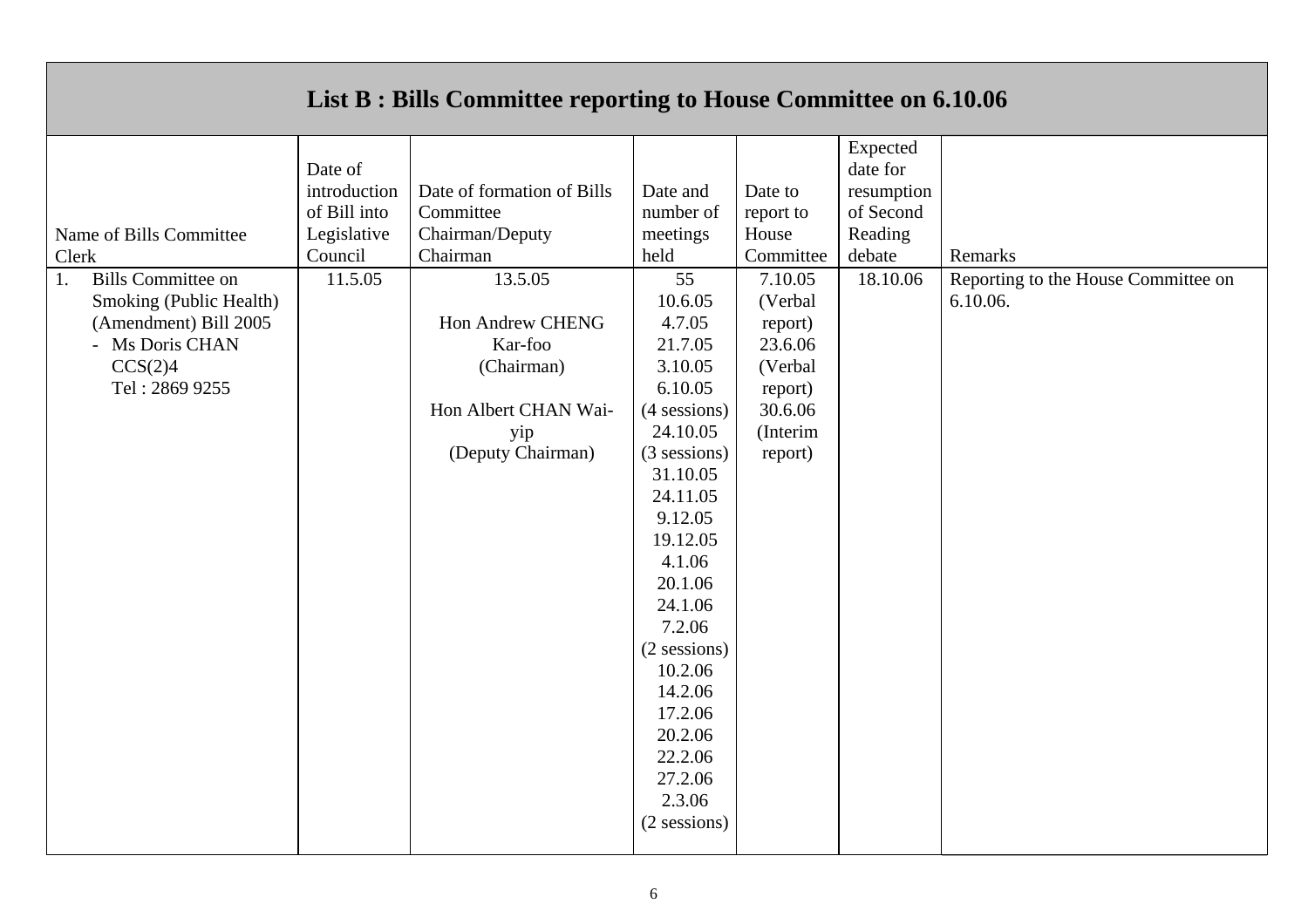|                                 |              |                            |                |           | Expected   |         |
|---------------------------------|--------------|----------------------------|----------------|-----------|------------|---------|
|                                 | Date of      |                            |                |           | date for   |         |
|                                 | introduction | Date of formation of Bills | Date and       | Date to   | resumption |         |
|                                 | of Bill into | Committee                  | number of      |           | of Second  |         |
|                                 |              |                            |                | report to |            |         |
| Name of Bills Committee         | Legislative  | Chairman/Deputy            | meetings       | House     | Reading    |         |
| Clerk                           | Council      | Chairman                   | held           | Committee | debate     | Remarks |
| <b>Bills Committee on</b><br>1. |              |                            | 6.3.06         |           |            |         |
| Smoking (Public Health)         |              |                            | (2 sessions)   |           |            |         |
| (Amendment) Bill 2005           |              |                            | 20.3.06        |           |            |         |
| - Ms Doris CHAN                 |              |                            | 31.3.06        |           |            |         |
| CCS(2)4                         |              |                            | 4.4.06         |           |            |         |
| Tel: 2869 9255                  |              |                            | 10.4.06        |           |            |         |
| (Continued from previous        |              |                            | 24.4.06        |           |            |         |
| page)                           |              |                            | (2 sessions)   |           |            |         |
|                                 |              |                            | 4.5.06         |           |            |         |
|                                 |              |                            | $(2$ sessions) |           |            |         |
|                                 |              |                            | 9.5.06         |           |            |         |
|                                 |              |                            | 12.5.06        |           |            |         |
|                                 |              |                            | 16.5.06        |           |            |         |
|                                 |              |                            | (2 sessions)   |           |            |         |
|                                 |              |                            | 19.5.06        |           |            |         |
|                                 |              |                            | (2 sessions)   |           |            |         |
|                                 |              |                            | 23.5.06        |           |            |         |
|                                 |              |                            | (2 sessions)   |           |            |         |
|                                 |              |                            | 30.5.06        |           |            |         |
|                                 |              |                            | 2.6.06         |           |            |         |
|                                 |              |                            | 6.6.06         |           |            |         |
|                                 |              |                            | 13.6.06        |           |            |         |
|                                 |              |                            | 15.6.06        |           |            |         |
|                                 |              |                            | 16.6.06        |           |            |         |
|                                 |              |                            | 19.6.06        |           |            |         |
|                                 |              |                            | 22.6.06        |           |            |         |
|                                 |              |                            | (2 sessions)   |           |            |         |
|                                 |              |                            | 26.6.06        |           |            |         |
|                                 |              |                            | 27.6.06        |           |            |         |
|                                 |              |                            |                |           |            |         |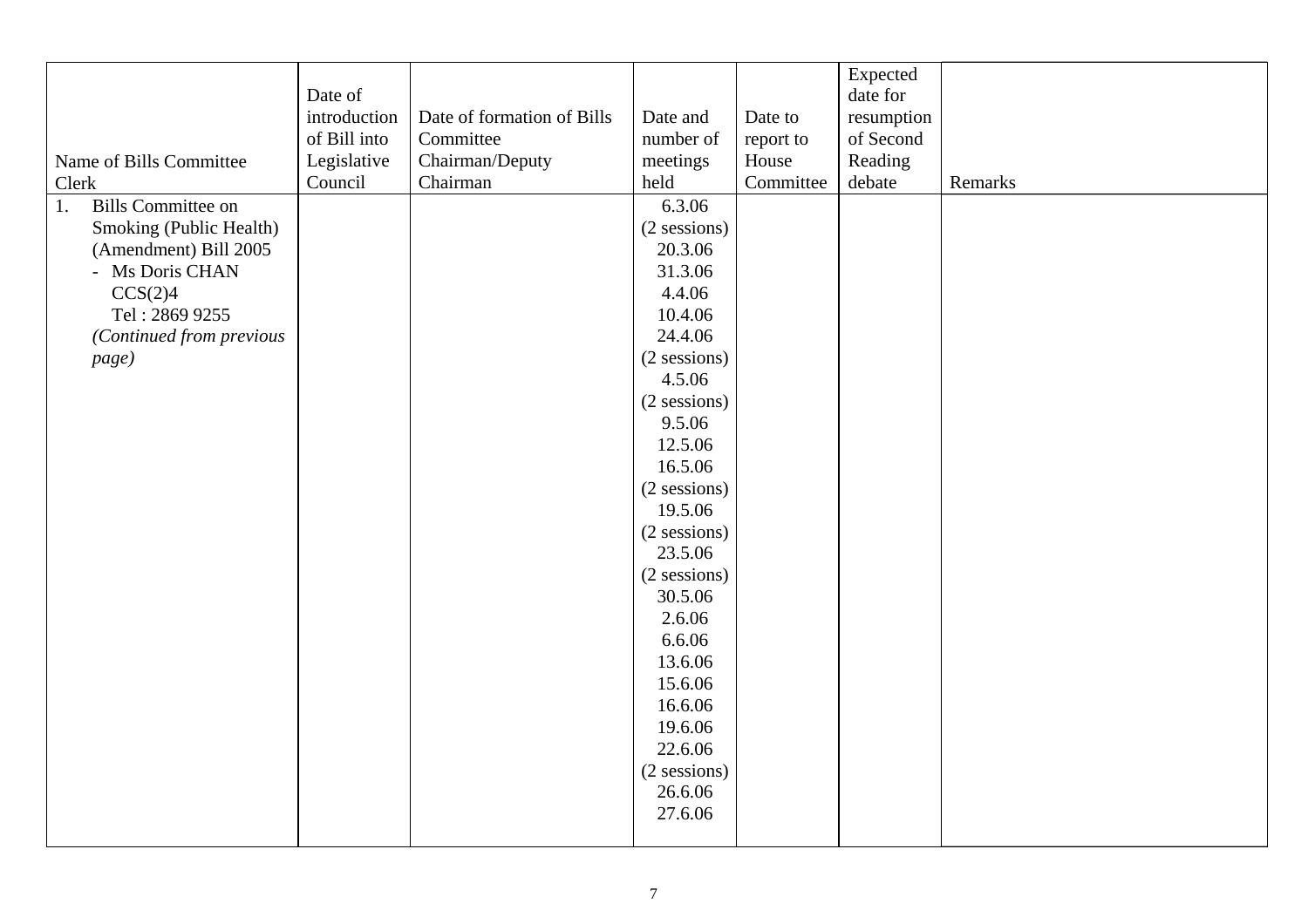| Name of Bills Committee<br>Clerk                                                                                                                                         | Date of<br>introduction<br>of Bill into<br>Legislative<br>Council | Date of formation of Bills<br>Committee<br>Chairman/Deputy<br>Chairman | Date and<br>number of<br>meetings<br>held                                                                                      | Date to<br>report to<br>House<br>Committee | Expected<br>date for<br>resumption<br>of Second<br>Reading<br>debate | Remarks |
|--------------------------------------------------------------------------------------------------------------------------------------------------------------------------|-------------------------------------------------------------------|------------------------------------------------------------------------|--------------------------------------------------------------------------------------------------------------------------------|--------------------------------------------|----------------------------------------------------------------------|---------|
| <b>Bills Committee on</b><br>1.<br>Smoking (Public Health)<br>(Amendment) Bill 2005<br>- Ms Doris CHAN<br>CCS(2)4<br>Tel: 2869 9255<br>(Continued from previous<br>page) |                                                                   |                                                                        | 6.7.06<br>20.7.06<br>31.7.06<br>7.9.06<br>12.9.06<br>18.9.06<br>19.9.06<br>21.9.06<br>26.9.06<br>27.9.06<br>28.9.06<br>29.9.06 |                                            |                                                                      |         |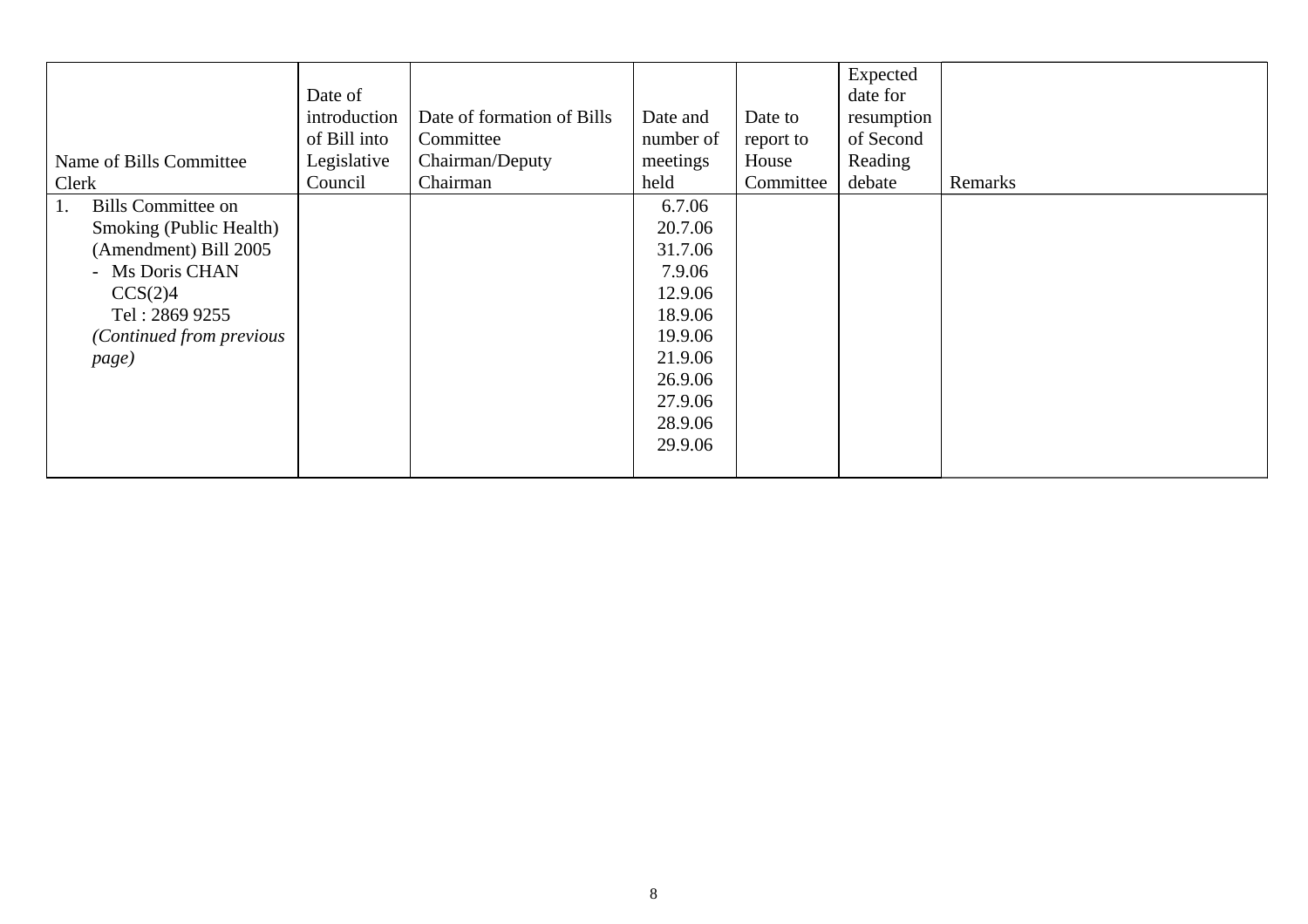| List C : Bill pending resumption of Second Reading debate                                  |                            |                            |                    |                                                                                                                             |  |  |
|--------------------------------------------------------------------------------------------|----------------------------|----------------------------|--------------------|-----------------------------------------------------------------------------------------------------------------------------|--|--|
|                                                                                            | Date of<br>introduction of | Date of House<br>Committee |                    |                                                                                                                             |  |  |
|                                                                                            | Bill into                  | meeting(s) at              | Date of resumption |                                                                                                                             |  |  |
|                                                                                            | Legislative                | which the Bill was         | of Second Reading  |                                                                                                                             |  |  |
| Name of Bill                                                                               | Council                    | considered                 | debate (if known)  | Remarks                                                                                                                     |  |  |
| Hong Kong Society for the Protection of<br>Children Incorporation (Amendment) Bill<br>2006 | 21.6.06                    | 23.6.06<br>21.7.06         | 18.10.06           | Hon Bernard CHAN has given notice to<br>resume the Second Reading debate on the Bill<br>at the Council meeting on 18.10.06. |  |  |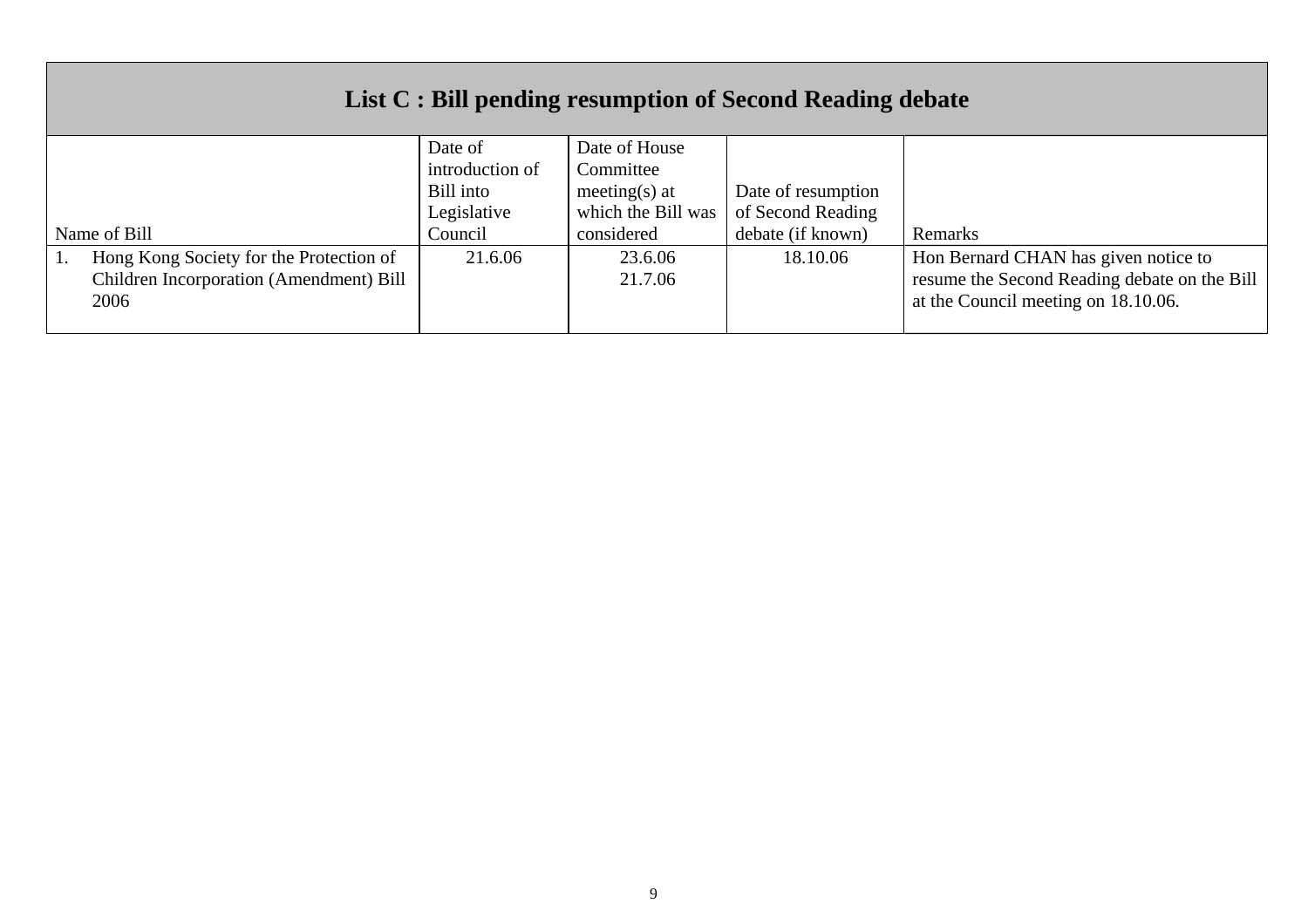## **List D : Subcommittee on Members' Remuneration and Operating Expenses Reimbursement**

|                        | Date of formation of | Date and  |                |         |
|------------------------|----------------------|-----------|----------------|---------|
|                        | Subcommittee         | number of | Date to report |         |
| Name of Subcommittee   | Chairman/Deputy      | meetings  | to House       |         |
| Clerk                  | Chairman             | held      | Committee      | Remarks |
| Subcommittee on<br>1.  | 15.10.04             | 13        | 19.11.04       |         |
| Members' Remuneration  |                      | 1.11.04   | (1st report)   |         |
| and Operating Expenses | Hon Patrick LAU      | 11.11.04  | 24.6.05        |         |
| Reimbursement          | Sau-shing, SBS, JP   | 6.12.04   | (2nd report)   |         |
| - Mrs Anna LO          |                      | 1.3.05    | 8.7.05         |         |
| PCS(A)                 |                      | 25.4.05   | (3rd report)   |         |
| Tel: 2869 9480         |                      | 2.6.05    |                |         |
|                        |                      | 17.6.05   |                |         |
|                        |                      | 18.5.06   |                |         |
|                        |                      | 26.5.06   |                |         |
|                        |                      | 2.6.06    |                |         |
|                        |                      | 6.6.06    |                |         |
|                        |                      | 12.6.06   |                |         |
|                        |                      | 2.8.06    |                |         |
|                        |                      |           |                |         |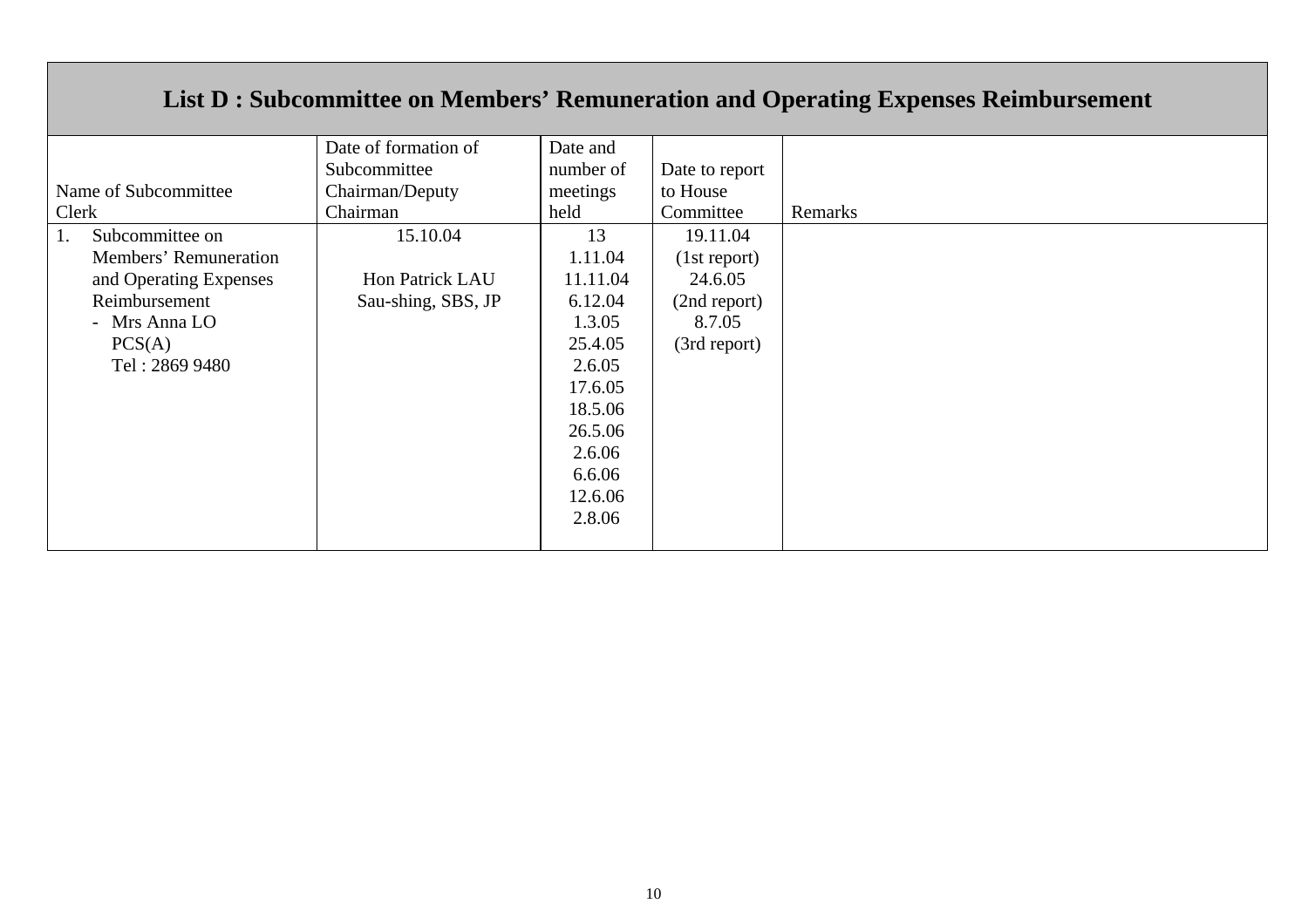|                                                                                                                                                                                               |                                                                     |                                           |                                                            | List E : Subcommittees on subsidiary legislation/other instruments in action                                                                                                                                                        |
|-----------------------------------------------------------------------------------------------------------------------------------------------------------------------------------------------|---------------------------------------------------------------------|-------------------------------------------|------------------------------------------------------------|-------------------------------------------------------------------------------------------------------------------------------------------------------------------------------------------------------------------------------------|
| Name of Subcommittee<br>Clerk                                                                                                                                                                 | Date of formation of<br>Subcommittee<br>Chairman/Deputy<br>Chairman | Date and<br>number of<br>meetings<br>held | <b>Expected</b> date<br>to report to<br>House<br>Committee | Remarks                                                                                                                                                                                                                             |
| Subcommittee to Study the<br>1.<br>Proposed Resolution on<br>Increase of Fines in<br>Waterworks Ordinance and<br><b>Waterworks Regulations</b><br>- Ms Anita SIT<br>CCS(1)4<br>Tel: 2525 3331 | 23.6.06<br>Hon Fred LI Wah-ming, JP                                 | $\overline{2}$<br>21.7.06<br>28.9.06      | 13.10.06                                                   | Reporting to the House Committee on 13.10.06.                                                                                                                                                                                       |
| Subcommittee on Food<br>2.<br>Business (Amendment)<br>Regulation 2006<br>- Miss Flora TAI<br>CCS(2)2<br>Tel: 2869 9252                                                                        | 21.7.06<br>Hon Tommy CHEUNG<br>Yu-yan, JP                           | 2<br>2.8.06<br>26.9.06                    |                                                            | Next meeting to be held on 6.10.06 to meet with the<br>Administration.<br>The Chairman will move a motion at the Council meeting on<br>18.10.06 to extend the scrutiny period of the Amendment<br>Regulation to 8.11.06.            |
| Subcommittee on Public<br>3.<br>Health (Animals and Birds)<br>(Exhibitions) (Amendment)<br>Regulation 2006<br>- Mrs Percy MA<br>CCS(2)3<br>Tel: 2869 9253                                     | 21.7.06<br>Hon Fred LI Wah-ming, JP                                 | 2<br>2.8.06<br>30.9.06                    |                                                            | Next meeting to be held on 9.10.06 to meet with the<br>Administration.<br>Hon Tommy CHEUNG Yu-yan will move a motion at the<br>Council meeting on 18.10.06 to extend the scrutiny period of<br>the Amendment Regulation to 8.11.06. |

 $\mathbf{r}$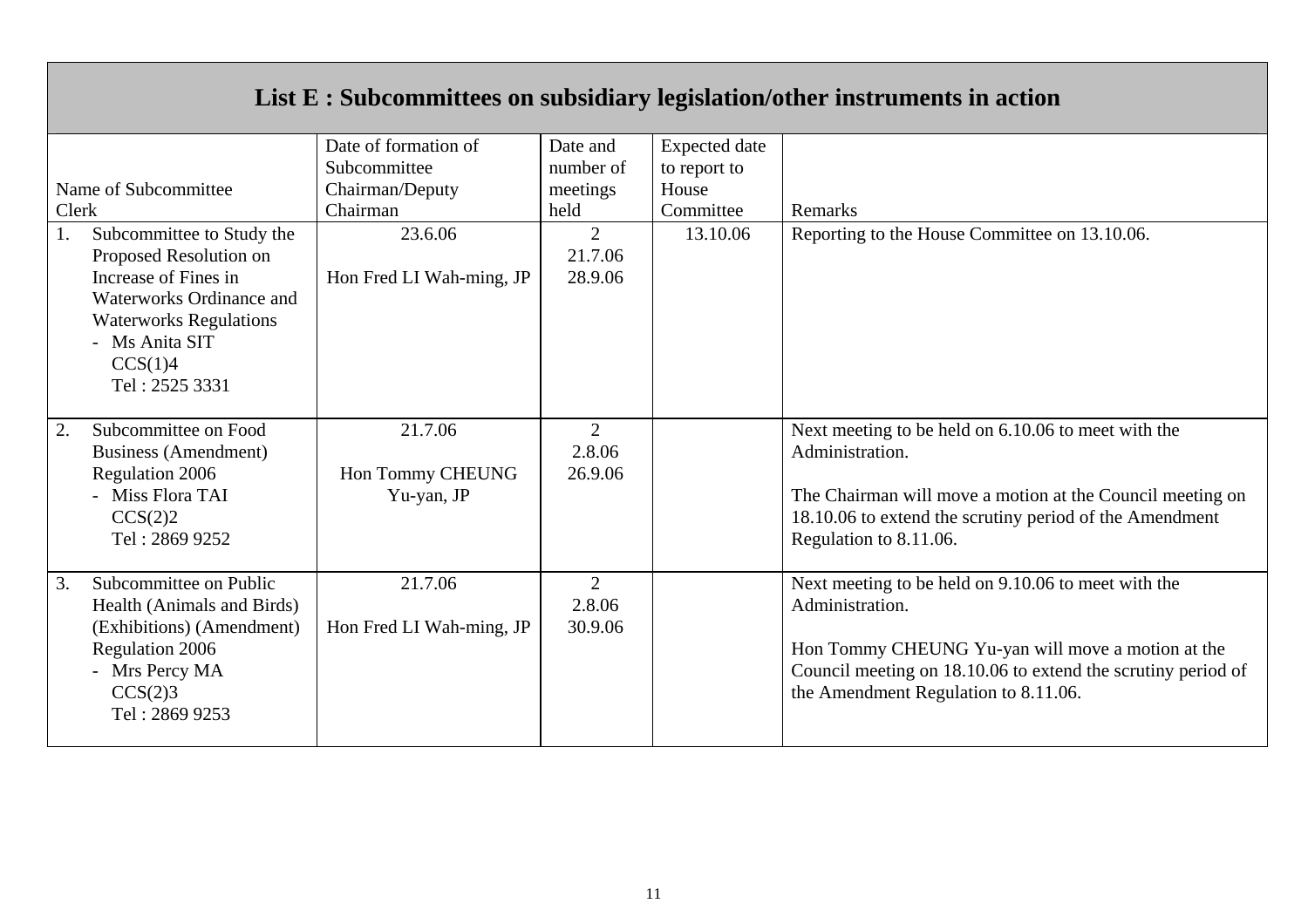|       |                                                                                                                                                                                                                        |                                                                                                                              |                                                                                                                                                                                              |                                                                                               | List F : Other subcommittees under House Committee in action |
|-------|------------------------------------------------------------------------------------------------------------------------------------------------------------------------------------------------------------------------|------------------------------------------------------------------------------------------------------------------------------|----------------------------------------------------------------------------------------------------------------------------------------------------------------------------------------------|-----------------------------------------------------------------------------------------------|--------------------------------------------------------------|
| Clerk | Name of Subcommittee                                                                                                                                                                                                   | Date of formation of<br>Subcommittee<br>Chairman/Deputy<br>Chairman                                                          | Date and<br>number of<br>meetings<br>held                                                                                                                                                    | Date to report<br>to House<br>Committee                                                       | Remarks                                                      |
| 1.    | Subcommittee to Examine<br>the Implementation in Hong<br>Kong of Resolutions of the<br><b>United Nations Security</b><br>Council in relation to<br><b>Sanctions</b><br>- Miss Polly YEUNG<br>CCS(1)3<br>Tel: 2869 9246 | 8.10.04<br>Hon Margaret NG                                                                                                   | $\overline{7}$<br>29.10.04<br>15.4.05<br>12.5.05<br>12.7.05<br>13.12.05<br>7.2.06<br>3.4.06                                                                                                  |                                                                                               | Next meeting to be scheduled.                                |
| 2.    | Subcommittee to Study the<br>Subject of Combating Poverty<br>- Ms Doris CHAN<br>CCS(2)4<br>Tel: 2869 9255                                                                                                              | 12.11.04<br>Hon Frederick FUNG<br>Kin-kee, SBS, JP<br>(Chairman)<br>Hon James TIEN<br>Pei-chun, GBS, JP<br>(Deputy Chairman) | 21<br>9.12.04<br>14.1.05<br>23.2.05<br>$(2$ sessions)<br>22.3.05<br>28.4.05<br>19.5.05<br>23.6.05<br>12.7.05<br>21.7.05<br>14.10.05<br>30.11.05<br>13.12.05<br>17.1.06<br>25.1.06<br>28.2.06 | 10.2.06<br>(Report on<br>Working<br>Poverty)<br>16.6.06<br>(Report on<br>Women in<br>Poverty) | Next meeting to be held on 5.10.06.                          |

 $\blacksquare$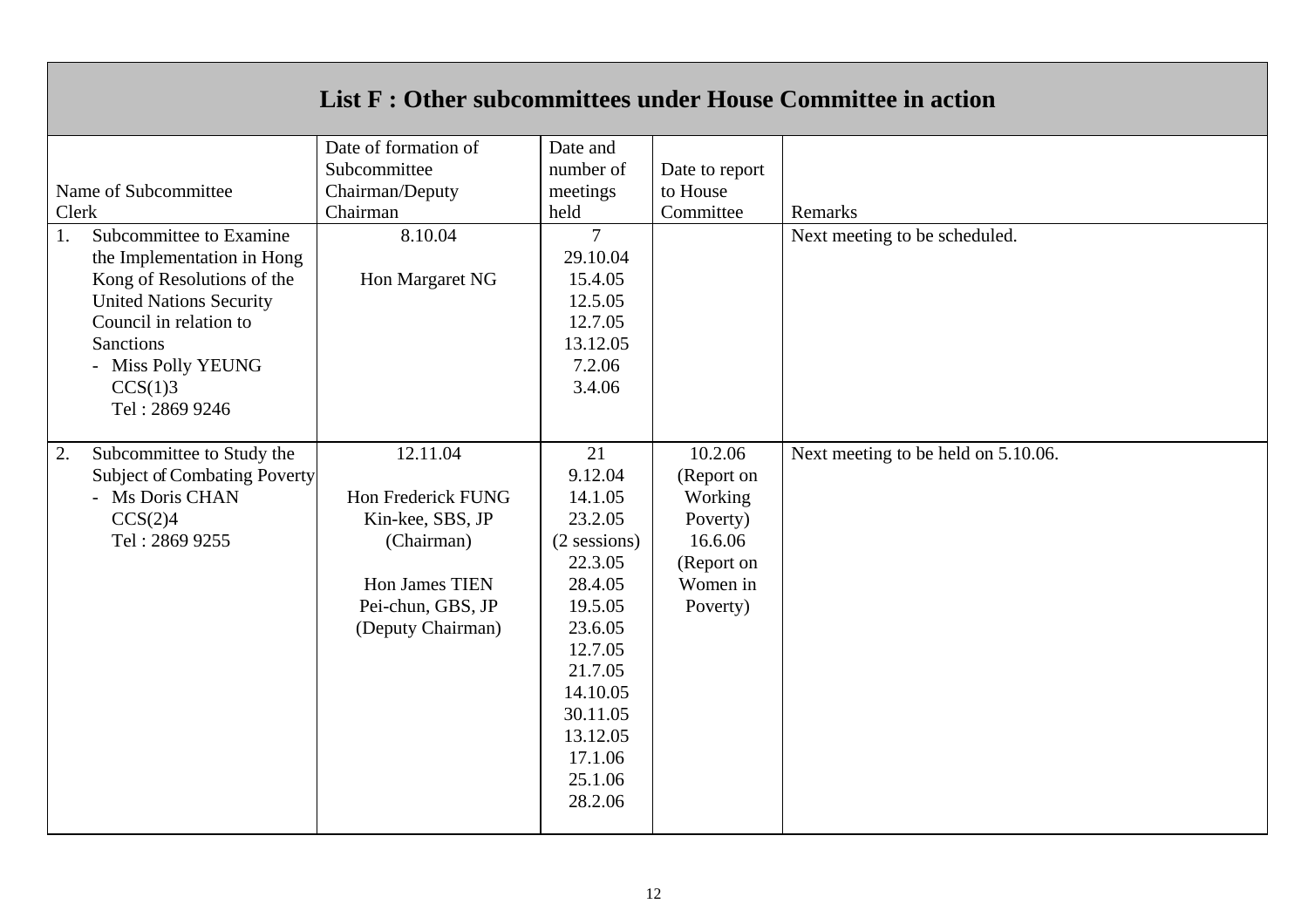|             |                  |                                                        | Date of formation of<br>Subcommittee | Date and<br>number of |                       |                                     |
|-------------|------------------|--------------------------------------------------------|--------------------------------------|-----------------------|-----------------------|-------------------------------------|
|             |                  |                                                        |                                      |                       | Date to report        |                                     |
|             |                  | Name of Subcommittee                                   | Chairman/Deputy<br>Chairman          | meetings<br>held      | to House<br>Committee | Remarks                             |
| Clerk<br>2. |                  | Subcommittee to Study the                              |                                      | 17.3.06               |                       |                                     |
|             |                  |                                                        |                                      | 27.4.06               |                       |                                     |
|             |                  | <b>Subject of Combating Poverty</b><br>- Ms Doris CHAN |                                      | 18.5.06               |                       |                                     |
|             |                  |                                                        |                                      | 30.5.06               |                       |                                     |
|             |                  | CCS(2)4<br>Tel: 2869 9255                              |                                      | 22.6.06               |                       |                                     |
|             |                  |                                                        |                                      |                       |                       |                                     |
|             |                  | (Continued from previous                               |                                      | 18.7.06               |                       |                                     |
|             |                  | page)                                                  |                                      |                       |                       |                                     |
|             | 3.               | Subcommittee to Study                                  | 14.1.05                              | 15                    |                       | Next meeting to be scheduled.       |
|             |                  | Issues Relating to the                                 |                                      | 22.2.05               |                       |                                     |
|             |                  | Provision of Boarding                                  | Dr Hon Fernando CHEUNG               | 30.3.05               |                       |                                     |
|             |                  | Places, Senior Secondary                               | Chiu-hung                            | 25.4.05               |                       |                                     |
|             |                  | <b>Education and Employment</b>                        |                                      | 30.5.05               |                       |                                     |
|             |                  | Opportunities for Children                             |                                      | 27.6.05               |                       |                                     |
|             |                  | with Special Educational                               |                                      | 1.11.05               |                       |                                     |
|             |                  | <b>Needs</b>                                           |                                      | 25.11.05              |                       |                                     |
|             |                  | - Miss Odelia LEUNG                                    |                                      | 16.12.05              |                       |                                     |
|             |                  | CCS(2)6                                                |                                      | 20.1.06               |                       |                                     |
|             |                  | Tel: 2509 0640                                         |                                      | 17.2.06               |                       |                                     |
|             |                  |                                                        |                                      | 17.3.06               |                       |                                     |
|             |                  |                                                        |                                      | 21.4.06               |                       |                                     |
|             |                  |                                                        |                                      | 19.5.06               |                       |                                     |
|             |                  |                                                        |                                      | 16.6.06               |                       |                                     |
|             |                  |                                                        |                                      | 21.7.06               |                       |                                     |
|             | $\overline{4}$ . | Subcommittee on West                                   | 21.1.05                              | 26                    | 18.2.05               | Next meeting to be held on 4.10.06. |
|             |                  | Kowloon Cultural District                              |                                      | 4.2.05                | (1st report)          |                                     |
|             |                  | Development                                            | Hon Alan LEONG                       | 21.2.05               | 8.7.05                |                                     |
|             |                  | - Ms Anita SIT                                         | Kah-kit, SC                          | 16.3.05               | (Report on            |                                     |
|             |                  | CCS(1)4                                                | (Chairman)                           | 23.3.05               | Phase I Study)        |                                     |
|             |                  | Tel: 2525 3331                                         |                                      | 8.4.05                | 6.1.06                |                                     |
|             |                  |                                                        | Hon James TO Kun-sun                 | 22.4.05               | (Report on            |                                     |
|             |                  |                                                        | (Deputy Chairman)                    | 6.5.05                | Phase II              |                                     |
|             |                  |                                                        |                                      |                       | Study)                |                                     |
|             |                  |                                                        |                                      |                       |                       |                                     |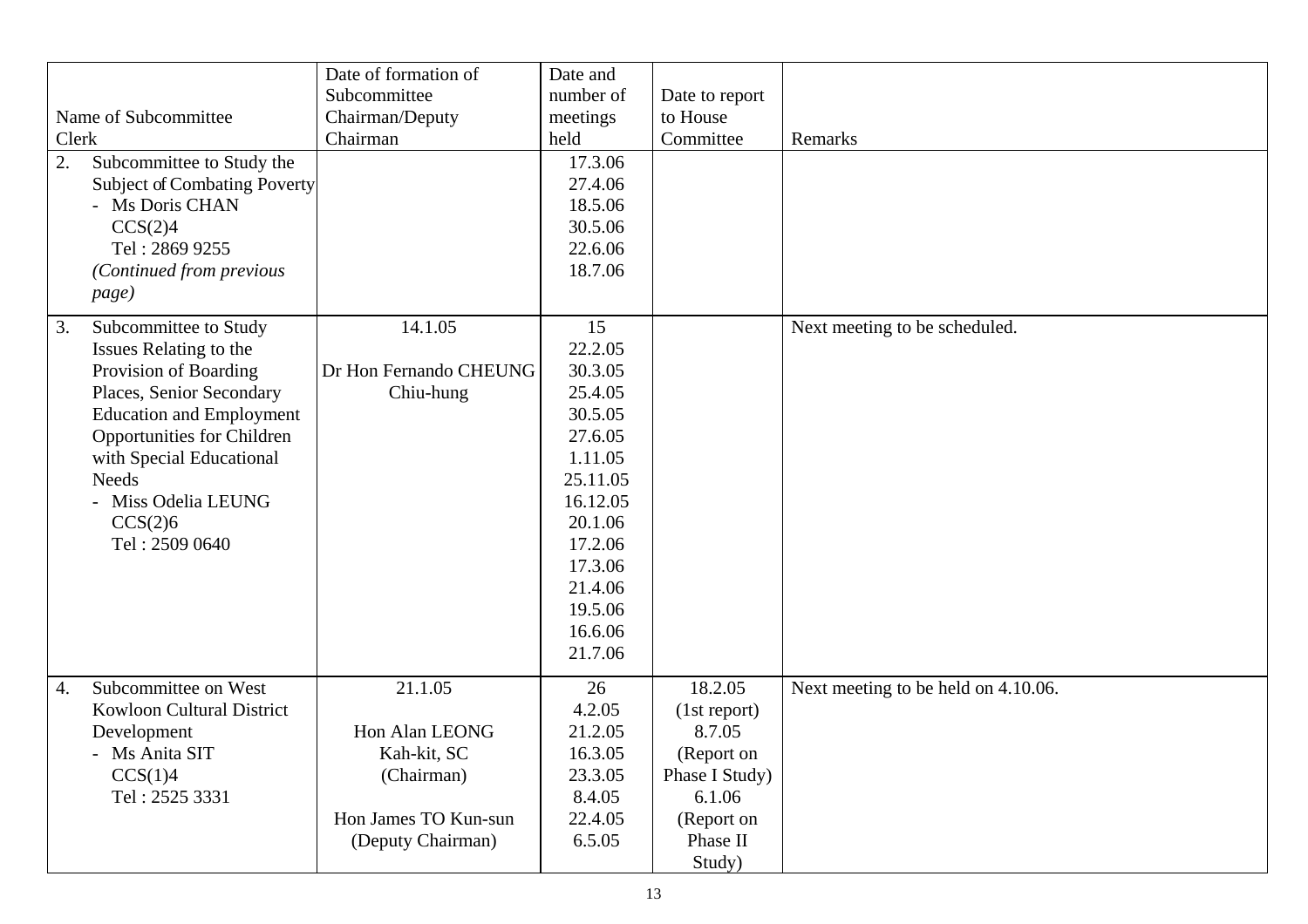| Clerk<br>$\overline{4}$ . | Name of Subcommittee<br>Subcommittee on West<br>Kowloon Cultural District<br>Development                                                                                                   | Date of formation of<br>Subcommittee<br>Chairman/Deputy<br>Chairman | Date and<br>number of<br>meetings<br>held<br>13.5.05<br>17.6.05<br>24.6.05                                                | Date to report<br>to House<br>Committee | Remarks                       |
|---------------------------|--------------------------------------------------------------------------------------------------------------------------------------------------------------------------------------------|---------------------------------------------------------------------|---------------------------------------------------------------------------------------------------------------------------|-----------------------------------------|-------------------------------|
|                           | - Ms Anita SIT<br>CCS(1)4<br>Tel: 2525 3331<br>(Continued from previous<br>page                                                                                                            |                                                                     | 29.6.05<br>2.9.05<br>13.9.05<br>28.9.05<br>15.10.05                                                                       |                                         |                               |
|                           |                                                                                                                                                                                            |                                                                     | 29.10.05<br>12.11.05<br>14.11.05<br>25.11.05<br>13.12.05<br>20.12.05<br>3.2.06<br>10.2.06<br>21.2.06<br>6.4.06<br>23.6.06 |                                         |                               |
| 5.                        | Subcommittee to Study the<br>Transport Needs of and<br>Provision of Concessionary<br>Public Transport Fares for<br>Persons with Disabilities<br>- Mr Andy LAU<br>CCS(1)2<br>Tel: 2869 9577 | 18.11.05<br>Hon LEE Cheuk-yan                                       | 6<br>2.12.05<br>9.1.06<br>16.2.06<br>4.4.06<br>12.5.06<br>10.7.06                                                         |                                         | Next meeting to be scheduled. |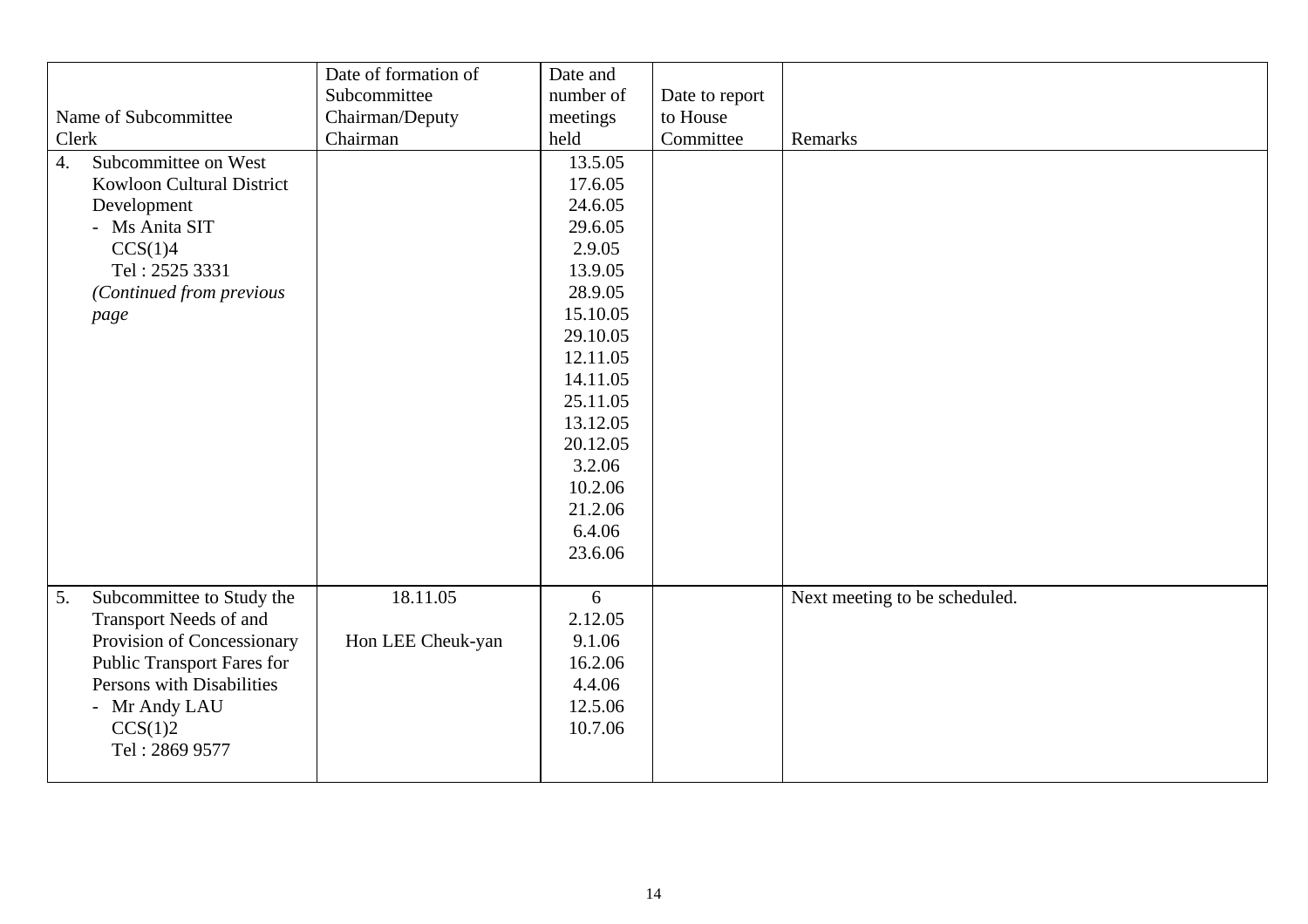| <b>List G: Subcommittees under Panels in action</b> |                                                                                                                                                      |                                     |                                                                                                                       |                                                                                                                                                                                                                                                                           |  |  |  |
|-----------------------------------------------------|------------------------------------------------------------------------------------------------------------------------------------------------------|-------------------------------------|-----------------------------------------------------------------------------------------------------------------------|---------------------------------------------------------------------------------------------------------------------------------------------------------------------------------------------------------------------------------------------------------------------------|--|--|--|
| Name of Subcommittee<br>Clerk<br>1.<br>CCS(1)2      | Subcommittee on Matters<br><b>Relating to Railways</b><br>- Mr Andy LAU<br>Tel: 2869 9577                                                            | Panel<br>Panel on<br>Transport      | Date of formation of<br>Subcommittee<br>Chairman/Deputy<br>Chairman<br>12.10.04<br>Hon Miriam LAU Kin-yee,<br>GBS, JP | Terms of reference of the subcommittee<br>To follow up various issues relating to the planning and implementation<br>of new railway projects, and the operation of existing railways.                                                                                     |  |  |  |
| 2.<br>CCS(2)4                                       | Subcommittee on Review of<br>the Comprehensive Social<br><b>Security Assistance Scheme</b><br>- Ms Doris CHAN<br>Tel: 2869 9255                      | Panel on Welfare<br>Services        | 8.11.04<br>Dr Hon Fernando<br><b>CHEUNG Chiu-hung</b>                                                                 | To review the existing arrangements for the Comprehensive Social<br>Security Assistance and the Social Security Allowance Schemes, taking<br>into consideration the views of the public, service users and non-<br>governmental organisations providing welfare services. |  |  |  |
| 3.<br>CCS(2)5                                       | Subcommittee on Strategy<br>and Measures to Tackle<br><b>Family Violence</b><br>- Miss Mary SO<br>Tel: 2869 9269                                     | Panel on Welfare<br><b>Services</b> | 8.11.04<br>Hon CHAN Yuen-han, JP                                                                                      | To discuss with the Administration on how to improve the existing<br>strategy and measures to tackle family violence, taking into consideration<br>the views of the non-governmental organisations providing welfare<br>services, other concerned groups and the public.  |  |  |  |
| 4.<br>Material<br>CCS(2)1                           | Subcommittee on Review of<br><b>Existing Statutory</b><br>Provisions on Search and<br>Seizure of Journalistic<br>- Mrs Sharon TONG<br>Tel: 2869 9254 | Panel on Security                   | 24.1.05<br>Hon James TO Kun-sun                                                                                       | To review the existing statutory provisions on search and seizure of<br>journalistic material and to make recommendations to the Panel where<br>necessary.                                                                                                                |  |  |  |